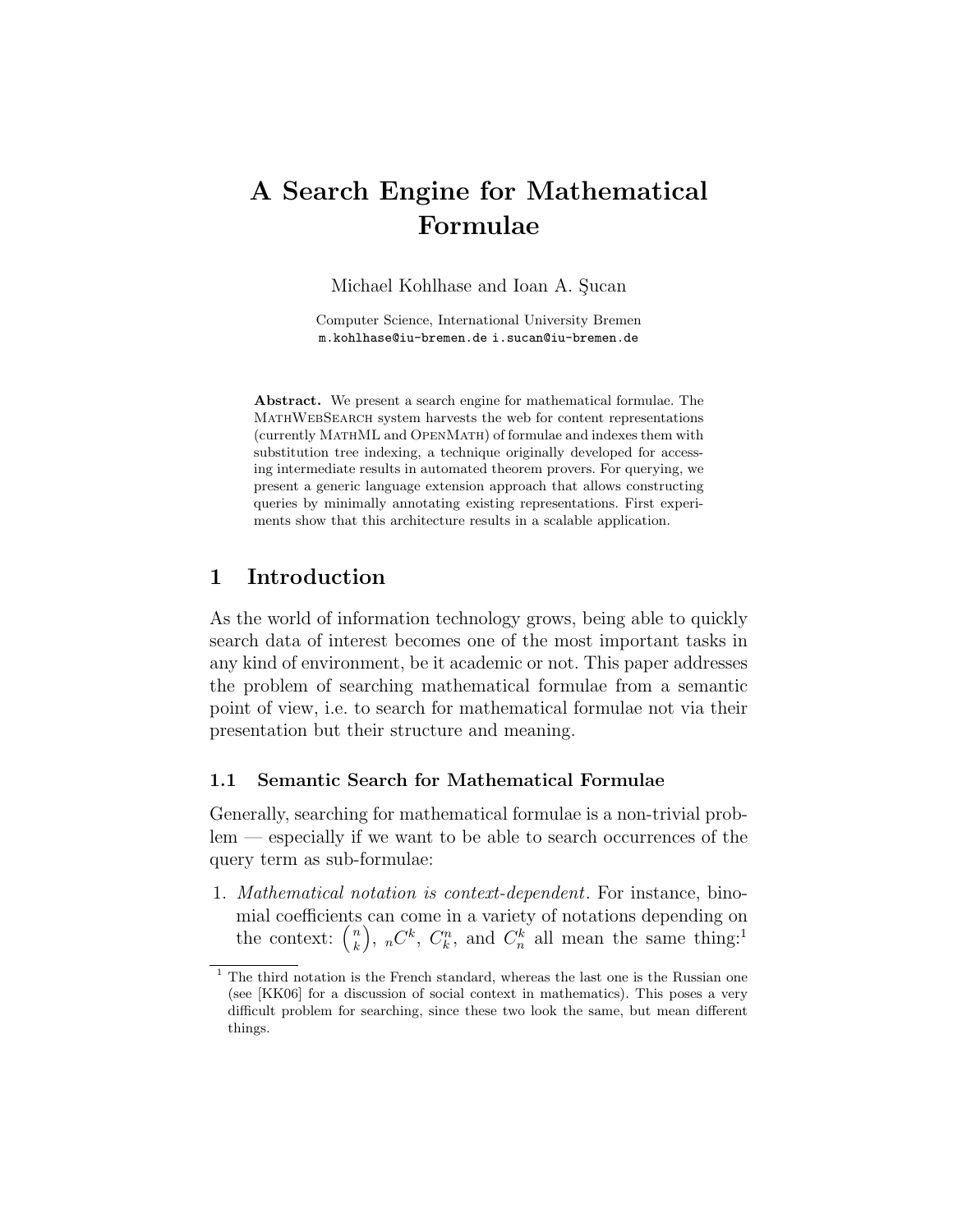$\frac{n!}{k!(n-k)!}$ . In a formula search we would like to retrieve all forms irrespective of the notations.

- 2. Identical presentations can stand for multiple distinct mathemat*ical objects*, e.g. an integral expression of the form  $\int f(x)dx$  can mean a Riemann Integral, a Lebesgue Integral, or any other of the 10 to 15 known anti-derivative operators. We would like to be able to restrict the search to the particular integral type we are interested in at the moment.
- 3. Certain variations of notations are widely considered irrelevant, for instance  $\int f(x)dx$  means the same as  $\int f(y)dy$  (modulo  $\alpha$ equivalence), so we would like to find both, even if we only query for one of them.

To solve this formula search problem, we concentrate on content representations of mathematical formulae (which solves the first two problems; see Section 1.3), since they are presentation-independent and disambiguate mathematical notions. Furthermore, we adapt term indexing techniques known from automatic theorem provers to obtain the necessary efficiency and expressivity in query processing (see Section 1.2) and to build in common equalities like  $\alpha$ -equivalence.

Concretely, we present the web application MATHWEBSEARCH that is similar to a standard search engine like GOOGLE, except that it can retrieve content representations of mathematical formulae not just raw text. The system is released under the Gnu General Public License [FSF91] (see [Mat06] for details). A running prototype is available for testing at http://search.mathweb.org.

### 1.2 State of the Art in Math Search

There seem to be two general approaches to searching mathematical formulae. One generates string representations of mathematical formulae and uses conventional information retrieval methods, and the other leverages the structure inherent in content representations.

The first approach is utilized for the Digital Library of Mathematical Functions [MY03] and ACTIVEMATH system [LM06]: mathematical formulae are converted to text and indexed. The search string is similar to LAT<sub>EX</sub> commands and is converted to string before performing the search. This allows searching for normal text as well as mathematical content simultaneously but it cannot provide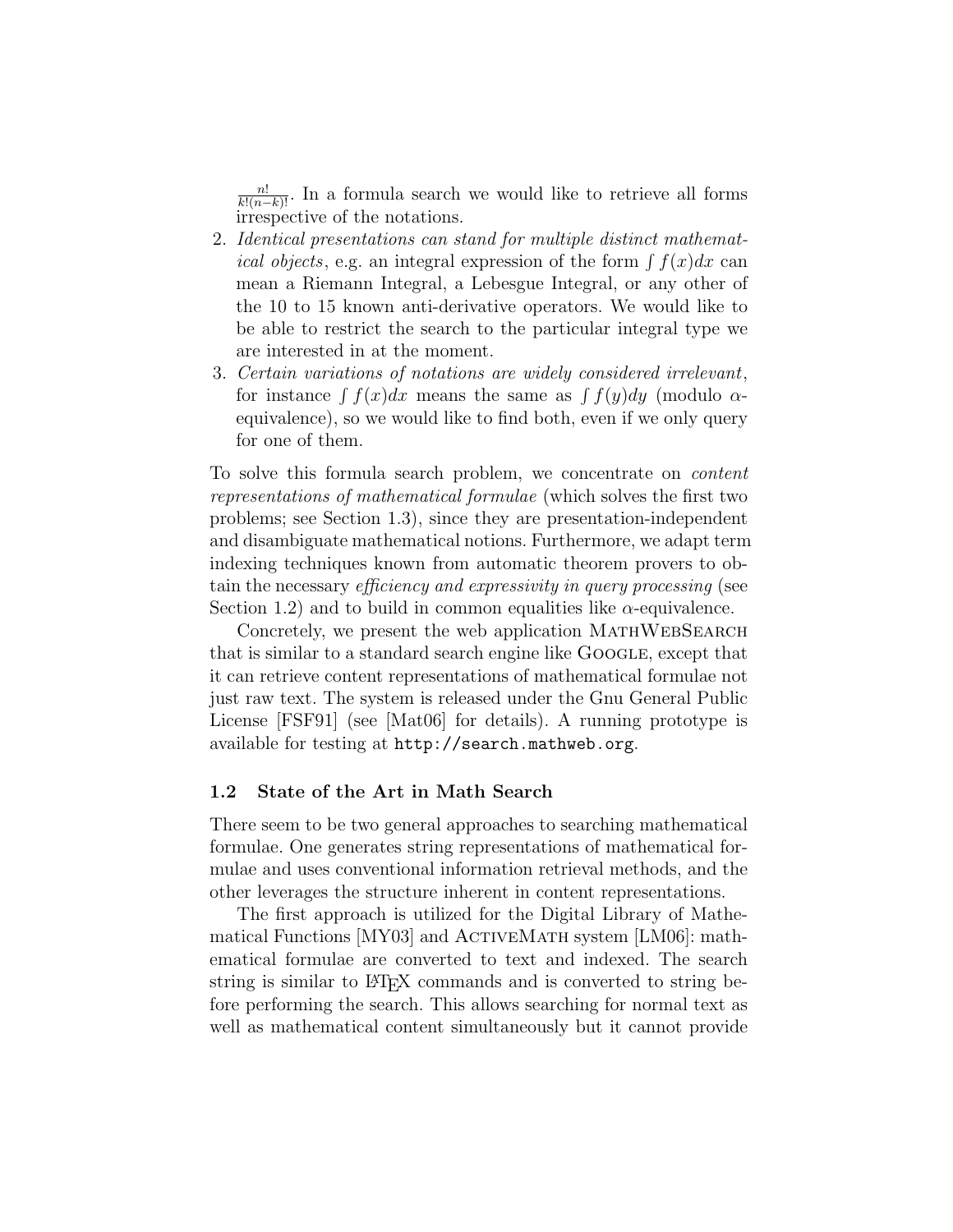powerful mathematical search — for example searching for something like  $a^2 + c = 2a$ , where a must be the same expression both times, cannot be performed. An analogous idea to this would be to rely on an Xml-based XQuery search engine. Both these methods have the important advantage that they rely on already existing technologies but they do not fully provide a mathematical formulae oriented search method.

The second approach is taken by the MBase system [KF01], which applies the pattern matching of the underlying programming language to search for OMDoc-encoded [Koh06] mathematical documents in the knowledge base. The search engine for the HELM project indexes structural meta-data gleaned from Content MATHML representations for efficient retrieval [AS04]. The idea is that this metadata approximates the formula structure and can serve as a filter for very large term data bases. However, since the full structure of the formulae is lost, semantic equivalences like  $\alpha$ -equivalence cannot be taken into account.

Another system that takes this second approach is described in [TSP06]. It uses term indexing for interfacing with Computer Algebra Systems while determining applicable algorithms in an automatically carried proof. This is closely related to what we present in this paper, the main difference being that we provide search for any formula in a predefined index, while in [TSP06] a predefined set of formulae characterizing an algorithm is automatically searched for in a changing index.

### 1.3 Content Representation for Mathematical Formulae

The two best-known open markup formats for representing mathematical formulae for the Web are MATHML [ABC<sup>+</sup>03] and OPEN-MATH [BCC<sup>+</sup>04]<sup>2</sup> MATHML offers two sub-languages: Presentation MathML for marking up the two-dimensional, visual appearance of mathematical formulae, and Content MATHML as a markup infrastructure for the functional structure of mathematical formulae.

<sup>2</sup> There are various other formats that are proprietary or based on specific mathematical software packages like Wolfram Research's Mathematica [Wol02]. We currently support them if there is a converter to OPENMATH or MATHML.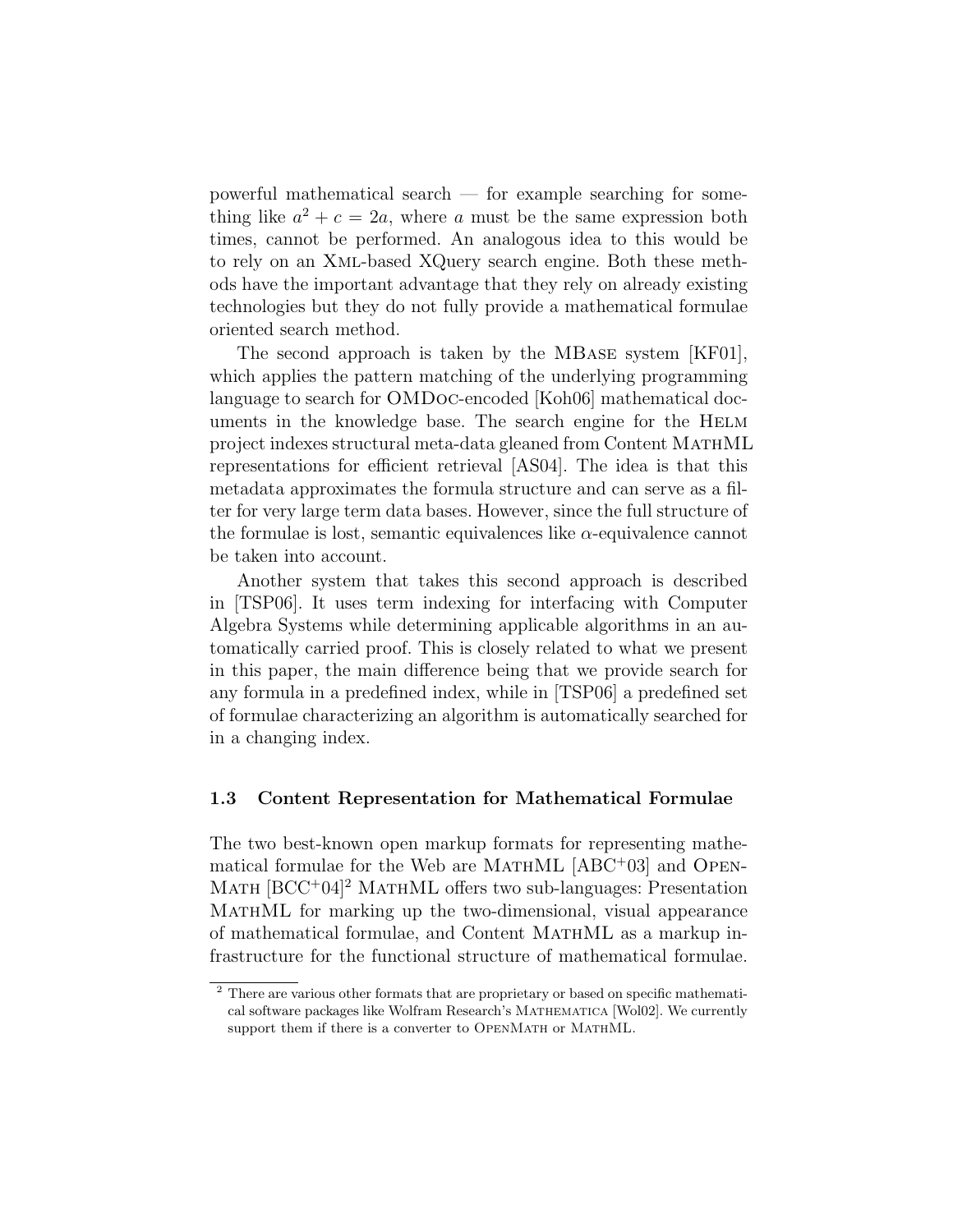In Content MATHML, the formula  $\int_0^a \sin(x) dx$  would be represented as the following expression:

Listing 1.1. Content Representation of an Integral

```
\langle \text{apply}\rangle\langle \text{int}/\rangle\langle \text{bvar}\rangle\langle \text{ciz}\rangle\langle \text{ciz}\rangle\langle \text{bvar}\rangle<lowlimit><cn>0</cn></lowlimit><uplimit><<n></cn></uplimit>
  \langle \text{apply}\rangle \langle \text{sin}/\rangle \langle \text{ci}\rangle \langle \text{c}i\rangle \langle \langle \text{apply}\rangle\langle/apply\rangle
```
The outer apply tags characterize this as as an application of an integral to the sin function, where  $x$  is the bound variable. The format differentiates numbers (cn) from identifiers (ci) and objects with a meaning fixed by the specification (represented by about 80) MATHML token elements like int, or plus). The OPENMATH format follows a similar approach, but replaces the fixed set of token elements for known concepts by an open-ended set of concepts that are defined in "content dictionaries": Xml documents that specify their meaning in machine-readable form (see [BCC<sup>+</sup>04,Koh06] for details).

As content markup for mathematical formulae is rather tedious to read for humans, it is mainly used as a source to generate Presentation MathML representations. Therefore content representations are often hidden in repositories, only their presentations are available on the web. In these cases, the content representations have to be harvested from the repositories themselves. For instance, we harvest the CONNEXIONS corpus, which is available under a Creative Commons License [Cre] for MathWebSearch. As we will see, this poses some problems in associating presentation (for the human reader) with the content representation. Other repositories include the ACTIVEMATH repository  $[MBG^+03]$ , or the MBASE system [KF01].

Fortunately, MATHML provides the possibility of "parallel markup", i.e. representations where content and presentation are combined in one tree $^3$  (see <code>http://functions.wolfram.com</code> for a widely known web-site that uses parallel markup).

<sup>3</sup> Modern presentation mechanisms will generate parallel markup, since that e.g. allows copy-and-paste into mathematical software systems [HRW02].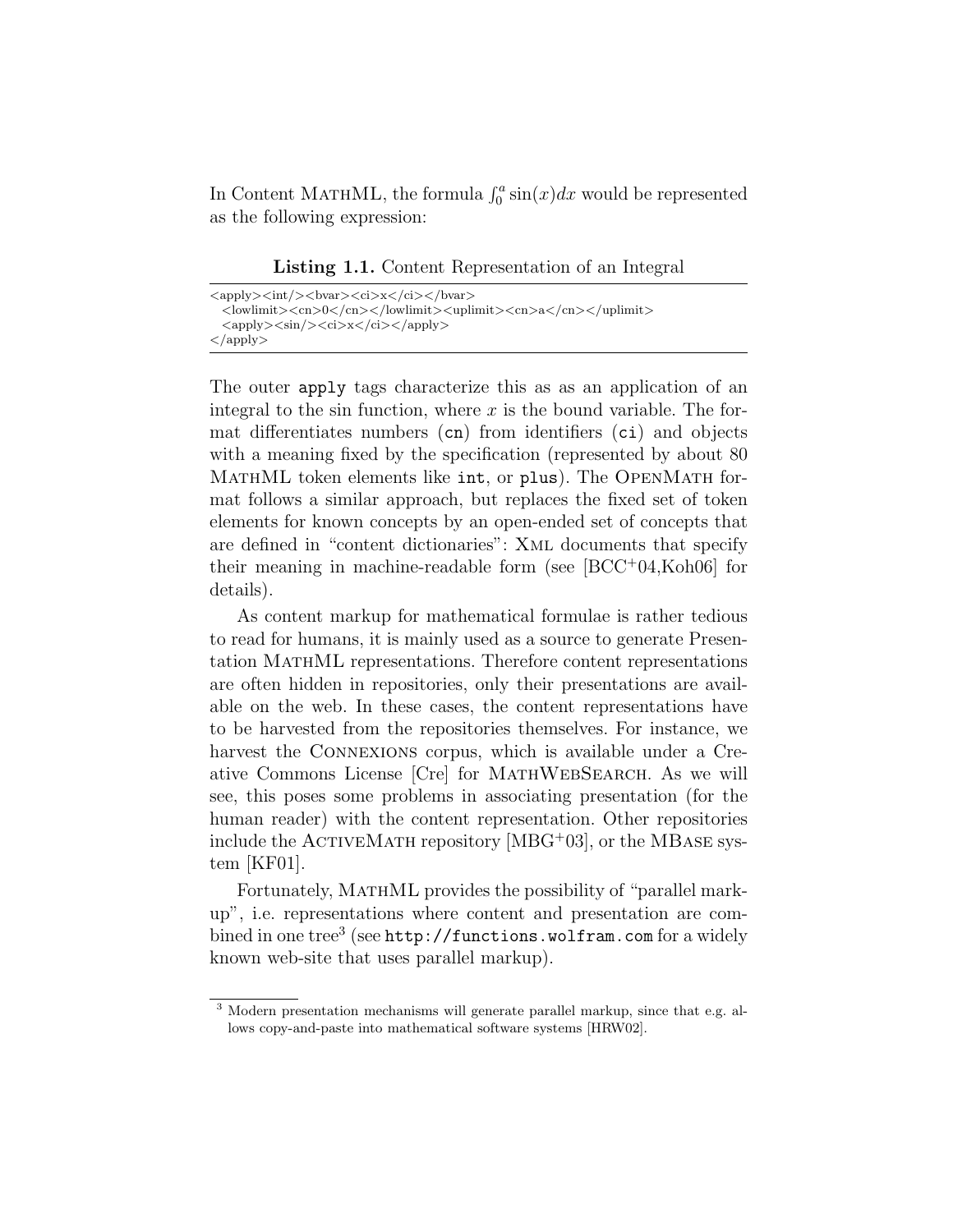### 1.4 A Running Example: The Power of a Signal

A standard use case<sup>4</sup> for MATHWEBSEARCH is that of an engineer trying to solve a mathematical problem such as finding the power of a given signal  $s(t)$ . Of course our engineer is well-versed in signal processing and remembers that a signal's power has something to do with integrating its square, but has forgotten the details of how to compute the necessary integrals. He will therefore call up MATHWEBSEARCH to search for something that looks like  $\int_2^2 s^2(t)dt$  (for the concrete syntax of the query see Listing 1.3 in Section 3). MATHWEBSEARCH finds a document about Parseval's Theorem, more specifically  $\frac{1}{T} \int_0^T s^2(t) dt = \sum_{k=-\infty}^{\infty} |c_k|^2$  where  $c_k$  are the Fourier coefficients of the signal. In short, our engineer found the exact formula he was looking for (he had missed the factor in front and the integration limits) and a theorem he may be able to use. So he would use MATHWEBSEARCH again to find out how to compute the Fourier transform of the concrete signal  $s(t)$ , eventually solving the problem completely.

## 2 Indexing Mathematical Formulae

For indexing mathematical formulae on the web, we will interpret them as first-order terms (see Subsection 4.1 for details). This allows us to use a technique from automated reasoning called term indexing [Gra96]. This is the process by which a set of terms is stored in a special purpose data structure (the index, normally stored in memory) where common parts of the terms are potentially shared, so as to minimize access time and storage. The indexing technique we work with is a form of tree-based indexing called substitution-tree indexing. A substitution tree, as the name suggests, is simply a tree where substitutions are the nodes. A term is constructed by successively applying substitutions along a path in the tree, the leaves represent the terms stored in the index. Internal nodes of the tree are generic terms and represent similarities between terms.

<sup>4</sup> We use this simple example mainly for expository purposes here. Other applications include the retrieval of equations that allow to transform a formula, of Lemmata to simplify a proof goal, or to find mathematical theories that can be re-used in a given context (see [Nor06a] for a discussion of the latter).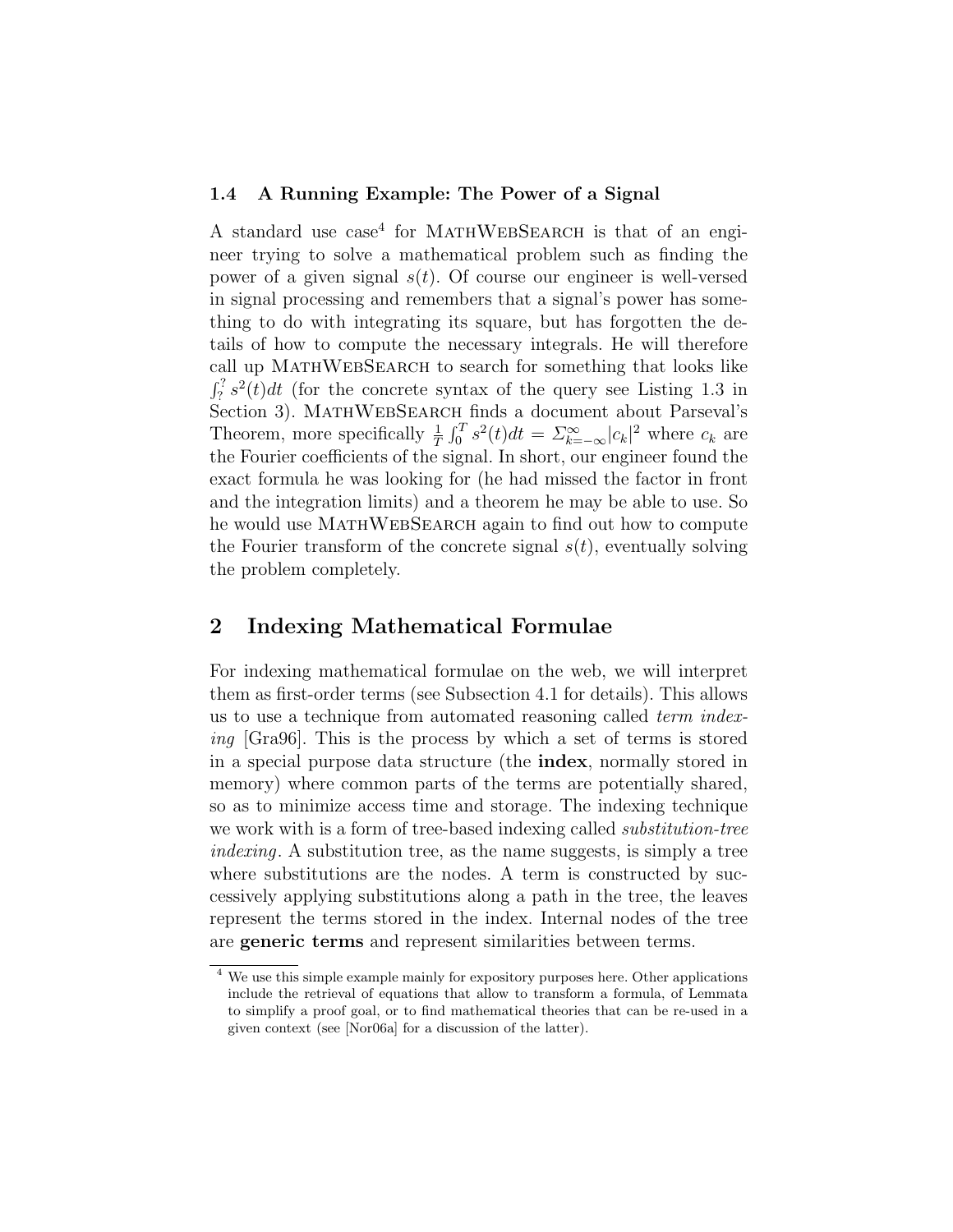The main advantage of substitution tree indexing is that we only store substitutions, not the actual terms, and this leads to a small memory footprint. Figure 1 shows a typical index for the terms  $h(f(z, a, z)), x, q(f(z, y, a)), q(f(7, z, a)),$  and  $q(f(7, z, f)).$  For clarity we present not only the substitutions in the node, but the term produced up to that node as well (between square brackets). The variables @integer are used to denote placeholder variables for parts that differ between terms. All placeholder variables are substituted before a leaf is reached.

Adding data to an existing index is simple and fast, querying the data structure is reduced to performing a walk down the tree. In contrast to automated reasoning our application does not need tree merging. Therefore we use substitutions only when build ing the index. Index building is done based on Algorithm 1.



Fig. 1. An Index with Five Terms

Once the index is built, we keep the actual term instead of the substitution at each node, so we do not have to recompute it with every search. Structure sharing methods conserve memory and make this tractable. To each of the indexed terms, some data is attached — an identifier that relates the term to its exact location. The identifier, location and other relevant data are stored in a database external to the search engine. We use XPointer [GMMW03] references to specify term locations (see Subsection 4.3 for more details).

Unfortunately, substitution tree indexing does not support subterm search in an elegant fashion, so when adding a term to the index, we add all its subterms as well. This simple trick works well: the increase in index size remains manageable (see Section 4.4) and it greatly simplifies the implementation. The rather small increase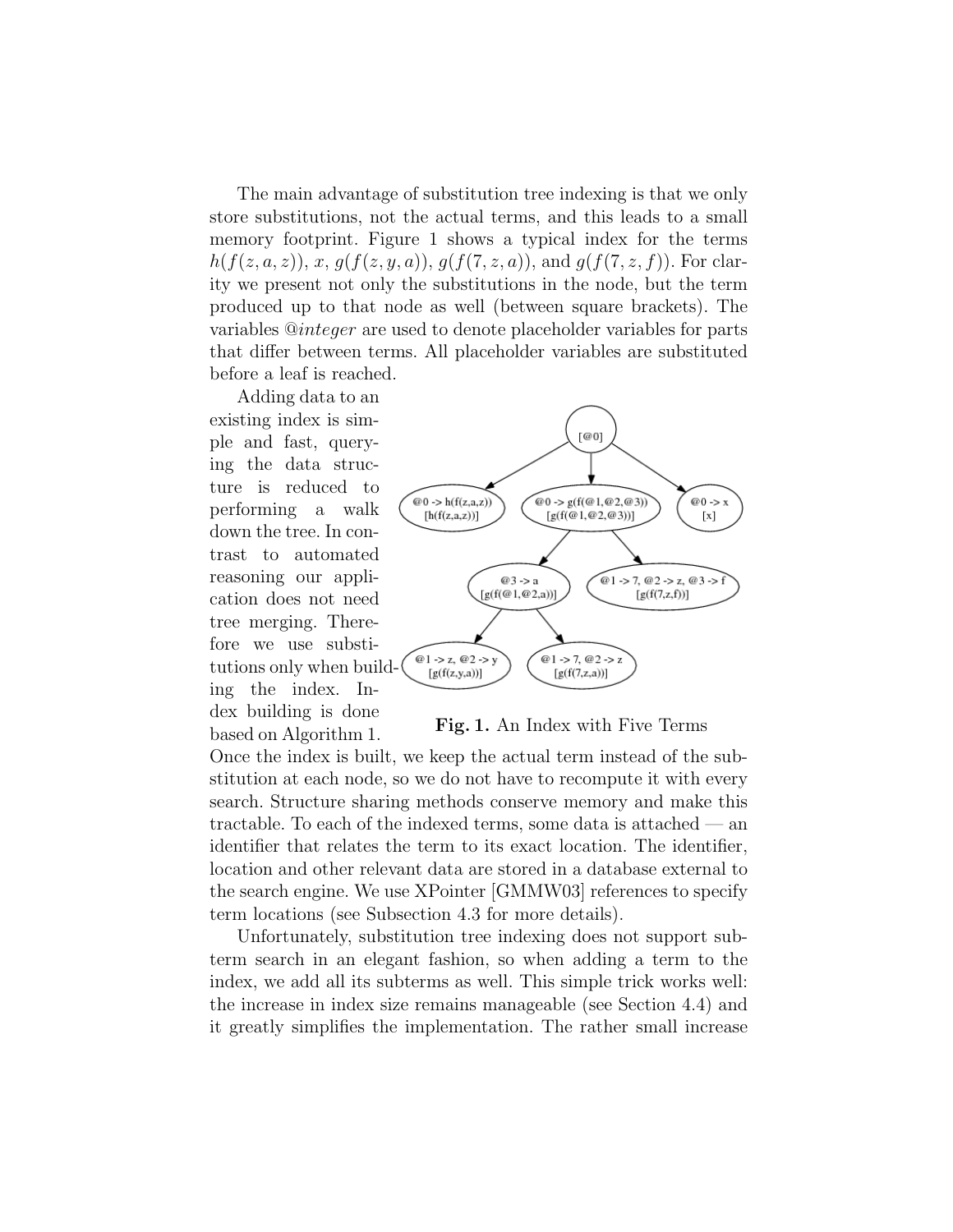is caused by the fact that many of the subterms are shared among larger terms and they are only added once.

# 3 A Query Language for Content Mathematics

When designing a query language for mathematical formulae, we have to satisfy a couple of conflicting constraints. The language should be content-oriented and familiar, but it should not be specialized to a given content representation format. Our approach to this problem is to use a simple, generic extension mechanism for Xmlbased representation formats (referred to as base format) rather than a genuine query language itself.

The extension mechanism is represented by 4 tags and 4 attributes. The extension tags are mq:query, mq:and, mq:or, mq:not. The mq:query tag is used if one or more of the other extension tags are to be used and encloses the whole search expression. The tags mq:and, mq:or, mq:not may be nested and can contain tags from the base XML format, which may carry extension attributes (will be explained later). The mq:and, mq:or, mq:not tags are logical operators and may carry the mq:target attribute (the default value is term; only one other value allowed: document) which specifies the scope of the logical operator. Scope term is used to find *formulae* that contain the query terms as subformulae, while scope document does not restrict the occurrences of query terms.

There are 3 other attributes that may be used for any of the base format tags: mq:generic, mq:anyorder and mq:anycount. The first is used to specify that a term matches any subterm in the index; we call it a generic term. Note that generic terms with the same mq:generic value must be matched against identical target subterms. The mq:anyorder is used to specify that the order of the children can be disregarded. The mq:anycount attribute defines any number of occurrences of a certain base tag (if that base tag is known to be allowed multiple times). This is useful e.g. to define a variable number of bound variables (bvar MATHML).

Listing 1.2 shows a (somewhat contrived but illustrative) example query that searches for documents that contain at least one mathematical formula matching each of the math tags in the query. The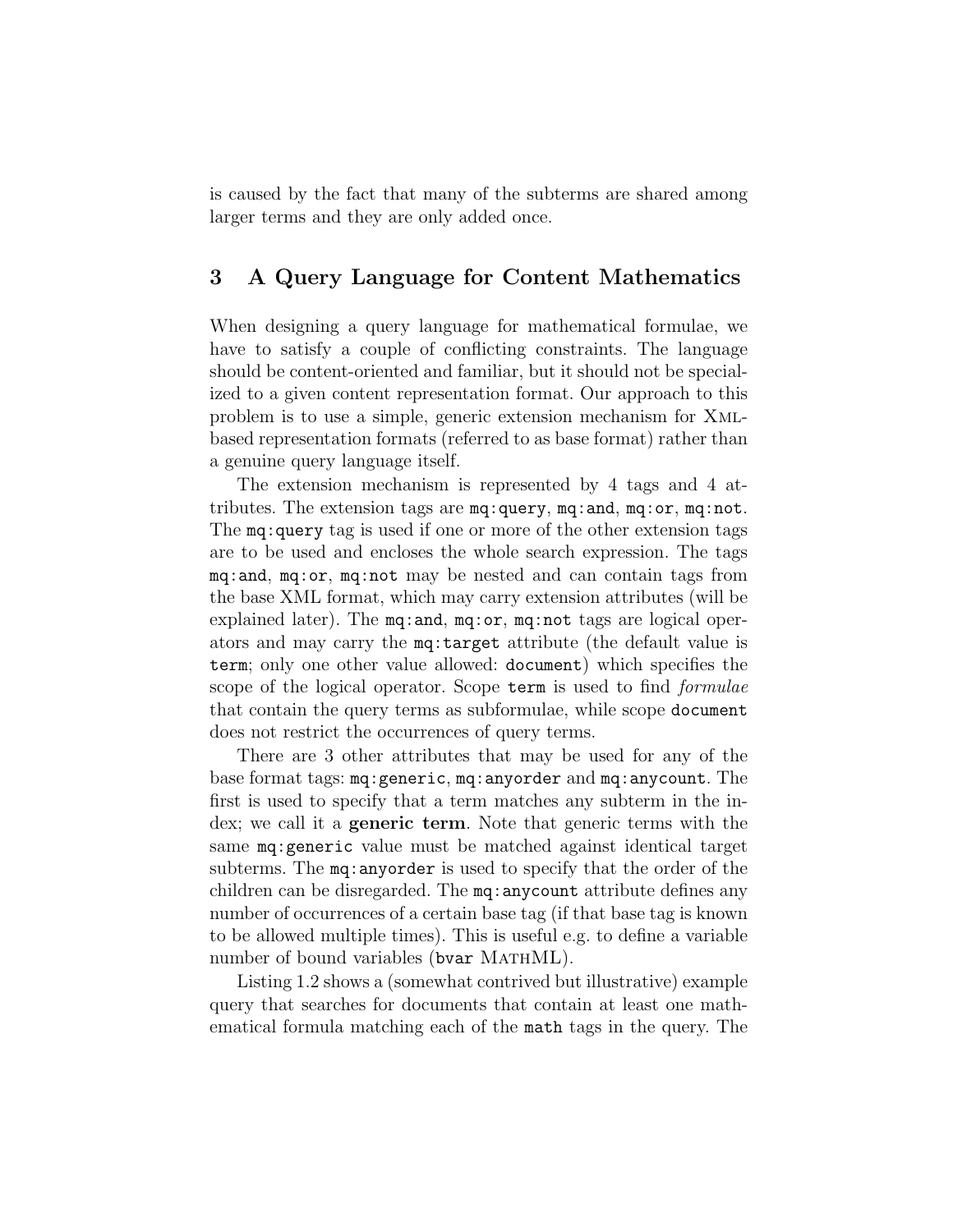first math tag will match any application of function  $f$  to three arguments, where at least two of the arguments are the same. The second math tag will match any formula containing at least two consecutive applications of the same function to some argument.

Listing 1.2. Example MATHML $\mathcal{Q}$  Query

| $\langle$ mq:query xmlns:mq="http://mathweb.org/MathQuery">                                                                                              |
|----------------------------------------------------------------------------------------------------------------------------------------------------------|
| $\langle$ mq:and mq:target="document">                                                                                                                   |
| $\langle \text{math mmhs} = \text{"http://www.w3.org/1998/Math/MathML"}\rangle$                                                                          |
| $\langle \text{apply}\rangle \langle \text{ci mq:anyorder} = "yes" \rangle f \langle \text{ci}\rangle$                                                   |
| $\langle$ ci mq:generic="same"/ $>$                                                                                                                      |
| $\langle$ ci mq:generic="same"/ $>$                                                                                                                      |
| $\langle$ ci mq:generic="other"/>                                                                                                                        |
| $\langle \text{apply} \rangle$                                                                                                                           |
| $\langle$ /math $\rangle$                                                                                                                                |
| $\langle \text{math mmhs} = \text{"http://www.w3.org/1998/Math/MathML"}\rangle$                                                                          |
| $\langle \text{apply}\rangle \langle \text{ci m}q:\text{generic}=\text{"fun"}\rangle$                                                                    |
| $\langle \text{apply}\rangle \langle \text{ci} \rangle$ mq:generic="fun"/> $\langle \text{ci} \rangle$ mq:generic="rest"/> $\langle \text{apply}\rangle$ |
| $\langle \text{apply} \rangle$                                                                                                                           |
| $\langle$ /math $\rangle$                                                                                                                                |
| $\langle$ /mq:and $\rangle$                                                                                                                              |
| $\langle$ /mq:query>                                                                                                                                     |

Given the above, the MATHML $\mathbb{Q}$  query of our running example has the form presented in Listing 1.3. Note that we do not know the integration limits or whether the formula is complete or not. Expressing this in MATHML<sup>Q5</sup>

Listing 1.3. Query for Signal Power

```
<math xmlns="http://www.w3.org/1998/Math/MathML"
    xmlns:mq="http://mathweb.org/MathQuery">
\langle \text{apply}\rangle \langle \text{int}\rangle<domainofapplication mq:generic="domain"/>
  \langlebvar>\langleci mq:generic="time"/>\langlebvar>\langle \text{apply}\rangle \langle \text{power/}\rangle<apply><ci mq:generic="fun"></ci><ci mq:generic="time"/></apply>
     <cn>2</cn>
  \langle /apply>
\langle/apply\rangle\langle/math\rangle
```
# 4 The MathWebSearch Application

We have built a web search engine around the indexing technique explained above. Like commercial systems, MATHWEBSEARCH con-

 $5$  This is equivalent to the STRING representation  $\#int(bvar(\text{otime}))$ , @domain,power(@fun(@time),nr(2))).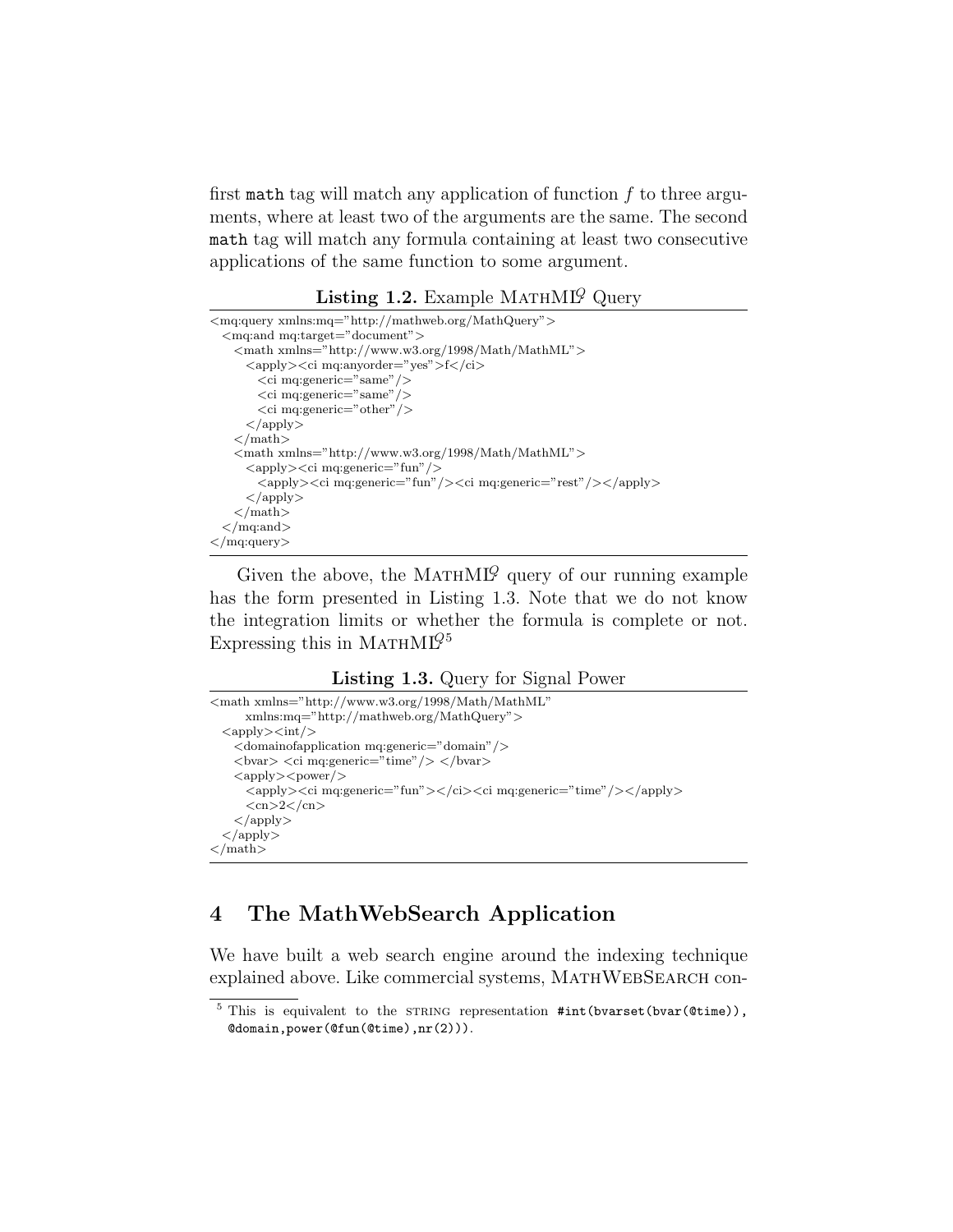sists of three system components: a set of web crawlers<sup>6</sup> that periodically scan the Web, identify, and download suitable web content, a search server encapsulates the index, and a web server that communicates the results to the user. To ensure scalability, we have the system architecture in Figure 2, where individual search servers are replicated via a search meta-server that acts as a front-end.



Fig. 2. The Architecture of the MATHWEBSEARCH Application

### 4.1 Input Processing

MATHWEBSEARCH can process any XML-based content mathematics. Currently, the system supports MATHML and OPENMATH (and MATHEMATICA notebooks via the system's MATHML converter). We will discuss input processing for the first here.

Given an Xml document, we create an index term for each of its math (this is the case for MATHML) elements. Consider the example on the right: We have the standard mathematical notation of an

|    | Mathematical | 2) | Content MATHML:                                        |
|----|--------------|----|--------------------------------------------------------|
|    | expression:  |    | $\langle \text{apply}\rangle \langle \text{eq}\rangle$ |
|    | $f(x) = y$   |    | $\langle \text{apply} \rangle$                         |
|    |              |    | $\langle ci \rangle f \langle ci \rangle$              |
|    |              |    | $\langle ci \rangle x \langle /ci \rangle$             |
| 3) | Term repre-  |    | $\langle \rangle$ apply                                |
|    | sentation:   |    | $\langle ci \rangle$ y $\langle ci \rangle$            |
|    | eq(f(x), y)  |    | $\langle \text{apply} \rangle$                         |
|    |              |    |                                                        |

equation  $(1)$ , its Content MATHML representation  $(2)$ , and the term we extract for indexing (3). As previously stated, any mathematical construct can be represented in a similar fashion.

 $6$  At the moment, we are employing an OAI-based [OAI02] crawler for repositories like CONNEXIONS and a standard web-crawler for finding other MATHML repositories.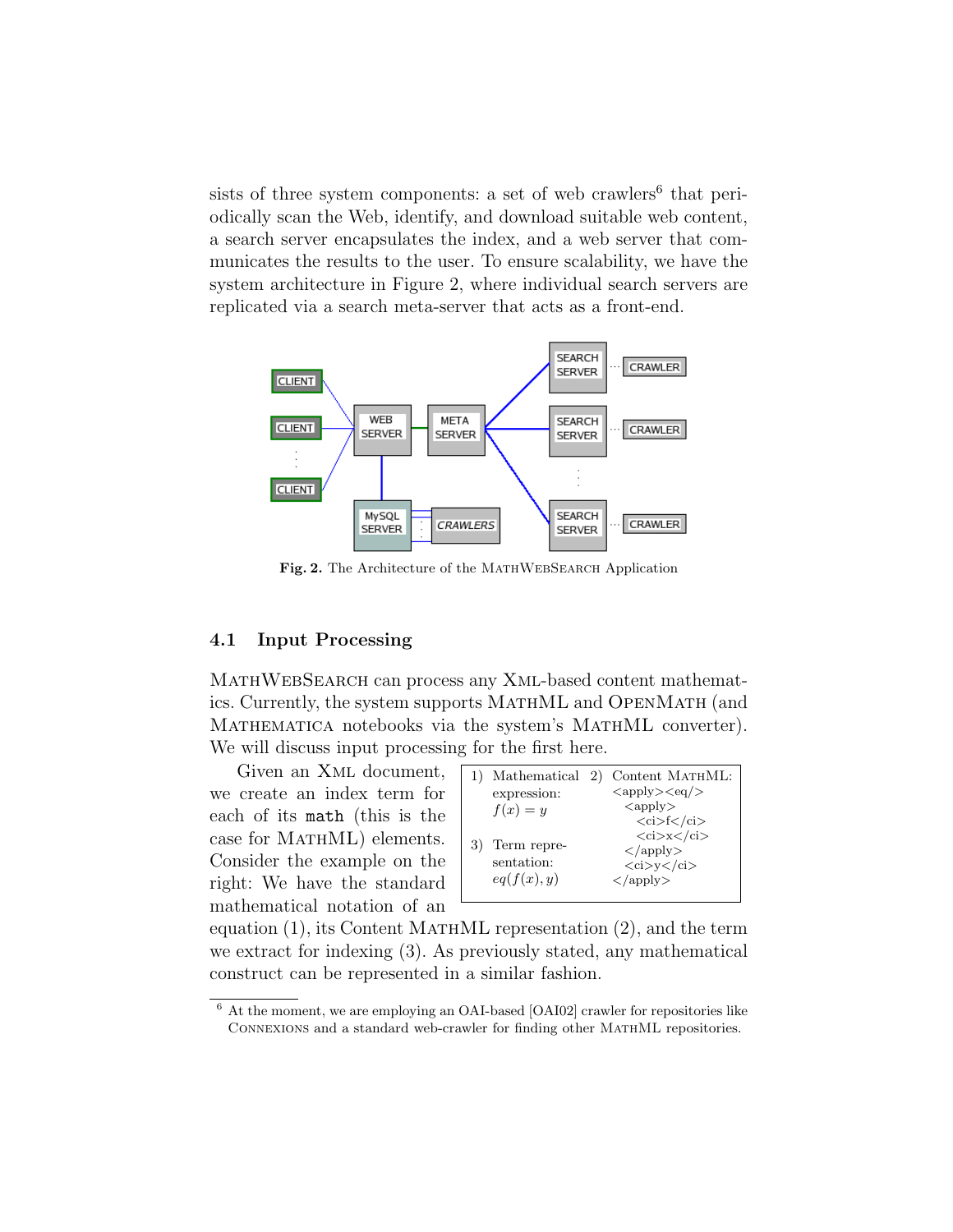When we process the Content MATHML formulae, we roughly create a term for every apply element tag, taking the first child of apply as the function and the rest of the children as arguments. Of course, cases like vectors or matrices have to be treated specially. In some cases  $-$  e.g. for integrals  $-$  the same content can be encoded in multiple ways. Here, a simple standardization of both the indexed formulae and the queries leads to an improved recall of the search: for instance we can find an integral specified with lowlimit and uplimit tags (see Listing 1.1) using a query integral specified with the interval element<sup>7</sup>, since we standardize argument order and integration domain representation for integrals.

Search modulo  $\alpha$ renaming becomes available via a very simple input processing trick: during input processing, we add a mq:generic attribute to every bound variable (but with distinct strings for different variables). Therefore in our running example the query variable t (@time in Listing 1.3) in the query  $\int_2^2 s^2(t) dt$ is made generic, therefore the query would also find the variant



Fig. 3. Searching for Signal Power

1  $\frac{1}{T} \int_0^T s^2(x) dx = \sum_{k=-\infty}^{\infty} |c_k|^2$ : as t is generic it could principally match any term in the index, but given the MATHML constraints on the occurrences of bound variables, it will in reality only match variables (thus directly implementing  $\alpha$ -equivalence).

Presentation MATHML in itself does not offer much semantic information, so it is not particularly well suited for our purposes. However, most of the available MATHML on the World Wide Web is

<sup>&</sup>lt;sup>7</sup> STRING representation: #int(bvarset(bvar(id(x))), intervalclosed(lowlimit  $(nr(0))$ , uplimit $(nr(a))$ , sin $(id(x))$ ).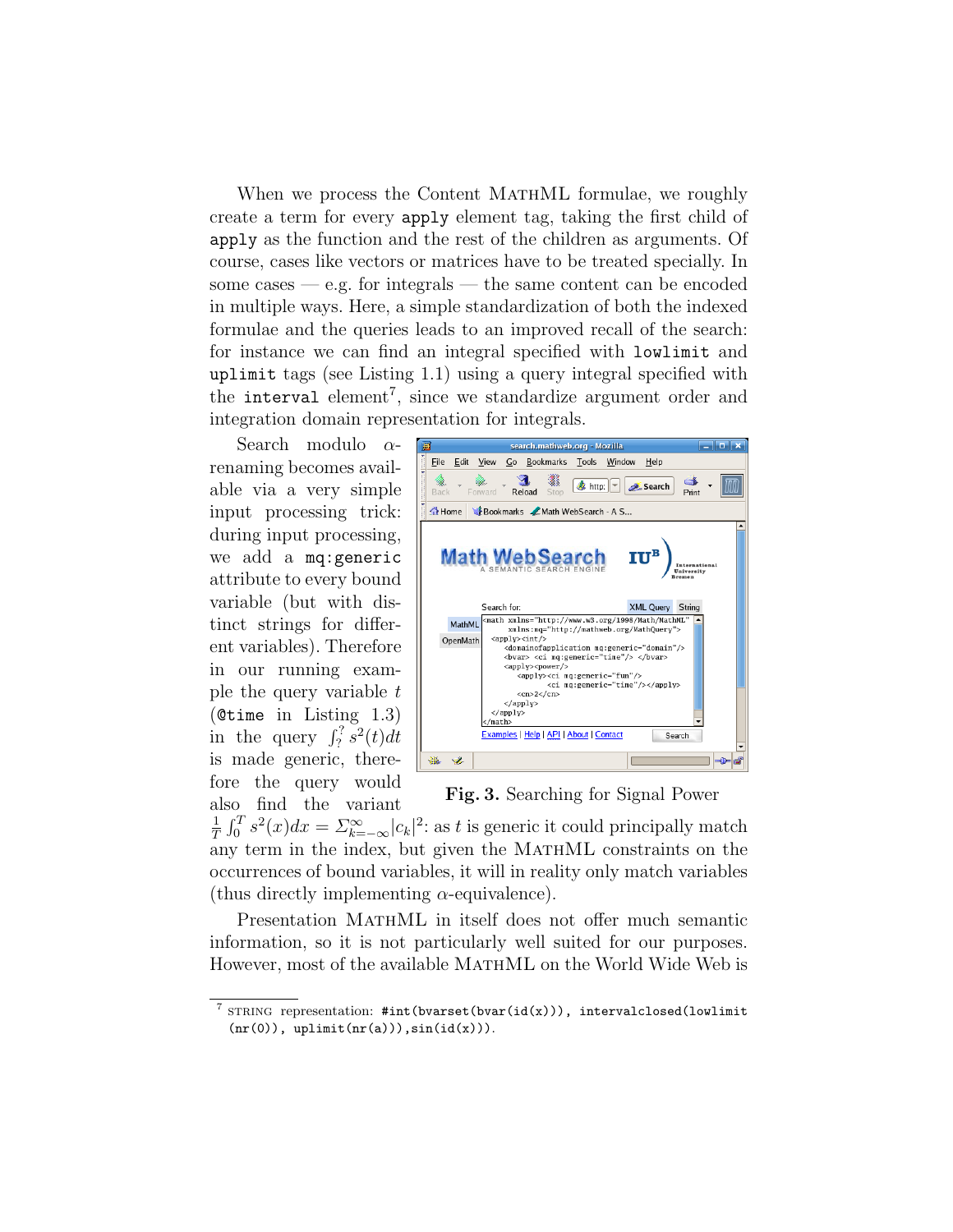Presentation MATHML. For this reason, we index it as well. The little semantic information we are offered, like when a number (mn), operator (mo) or identifier (mi) are defined, we use for recovering simple mathematical expressions which we then index as if the equivalent Content MATHML were found. This offers the advantage that when using a mixed index (both Presentation and Content MATHML) we have increased chances of finding a result.

### 4.2 Term Indexing

As the term retrieval algorithm for substitution trees is standard, we will concentrate on term insertion and memory management here. In a nutshell: we insert a term in the first suitable place found. This will not yield minimal tree sizes, but (based on the experiments carried out in [Gra96]) the reduction in number of internal nodes is not significant and the extra computation time is large.

| Algorithm 1 INSERT_TERM $(node, term)$ |                                                        |  |  |  |
|----------------------------------------|--------------------------------------------------------|--|--|--|
|                                        | $found = true$                                         |  |  |  |
|                                        | 2: while $found$ do                                    |  |  |  |
|                                        | $found = false$                                        |  |  |  |
| 4:                                     | for all sons of <i>node</i> do                         |  |  |  |
|                                        | if COMPLETE_MATCH $(son.term,term)$ then               |  |  |  |
| 6:                                     | $node = son, found = true$                             |  |  |  |
|                                        | break                                                  |  |  |  |
| 8:                                     | end if                                                 |  |  |  |
|                                        | end for                                                |  |  |  |
|                                        | $10:$ end while                                        |  |  |  |
|                                        | $match = PARTIAL_MATCH(node.term, term)$               |  |  |  |
|                                        | 12: for all sons of <i>node</i> do                     |  |  |  |
|                                        | <b>if</b> PARTIAL_MATCH(son.term, term) $>$ match then |  |  |  |
| 14:                                    | return INSERT_WITH_SEPARATION(node, son, term)         |  |  |  |
|                                        | end if                                                 |  |  |  |
|                                        | $16:$ end for                                          |  |  |  |
|                                        | return $INSERT_AT(node, term)$                         |  |  |  |

Concretely, an initial empty index contains a single node with the empty substitution. The term produced by that node is always the generic term @0. When a new term is to be inserted, we always try to insert from the root, using the algorithm INSERT\_TERM, where

1. COMPLETE MATCH checks if the second argument is an instance of the first argument. It uses a simple rule: a term is only an instance of itself and of any placeholder variable.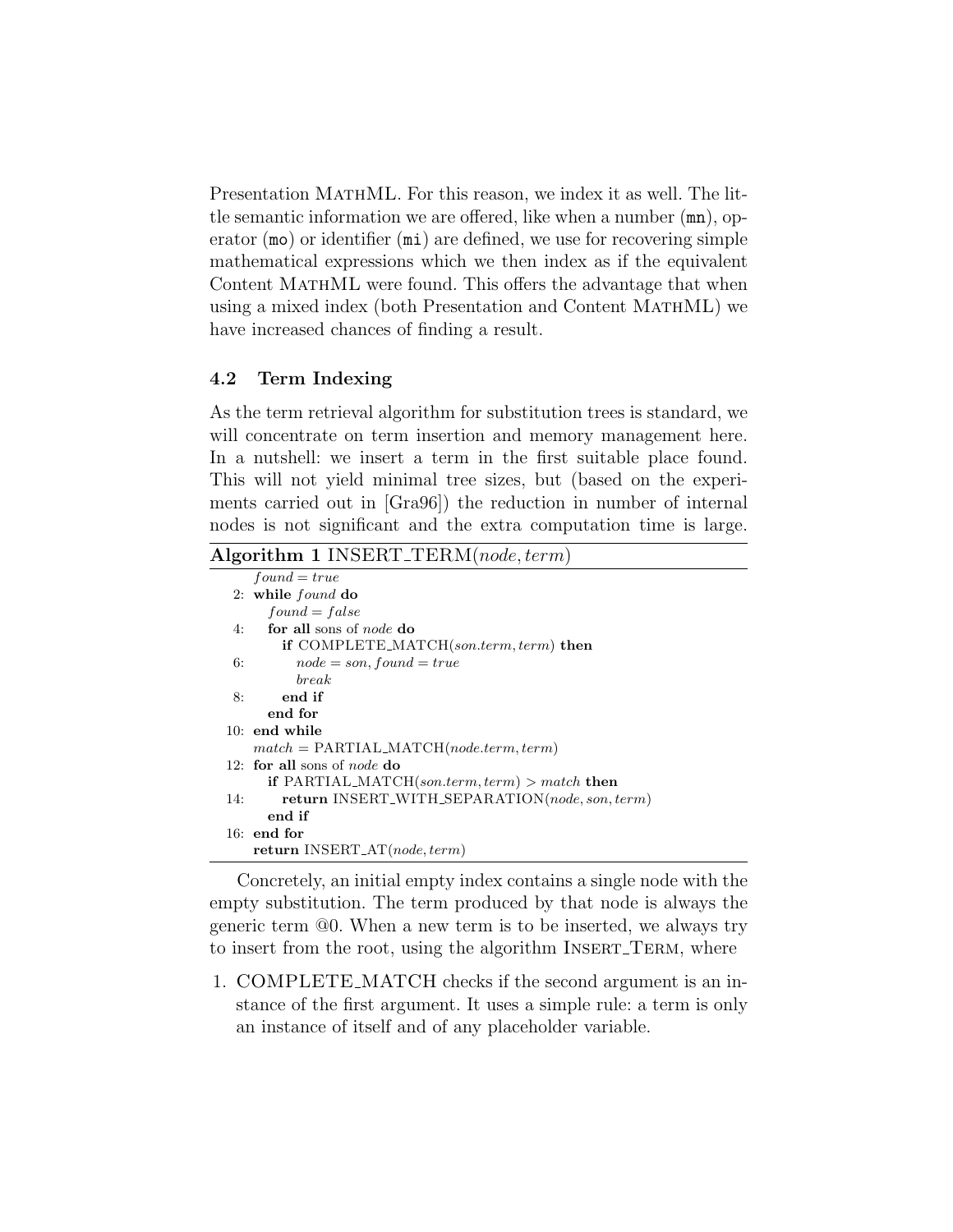- 2. PARTIAL MATCH returns an integer that represents the number of equal subterms.
- 3. INSERT AT adds a new leaf to node with a substitution from node.term to term unless that substitution is empty.
- 4. INSERT WITH SEPARATION creates a son of node named  $n$  with a substitution to the shared parts of *son.term* and *term*; it then adds proper substitutions to son.term and term from n.term as sons of n.

### 4.3 Result reporting

For a search engine for mathematical formulae we need to augment the set of result items (usually page title, description, and page link) reported to the user for each hit. As typical pages contain multiple formulae, we need to report the exact occurrence of the hit in the page. We do this by supplying an XPOINTER reference where possible. Concretely, we group all



Fig. 4. Results for the Search in Fig. 3

occurrences into one page item that can be expanded on demand and within this we order the groups by number of contained references. See Figure 4 for an example.

For any given result, a detailed view is available. This view shows the exact term that was matched and the used substitution (a mapping from the query variables specified by the mq:generic attributes to certain subterms) to match that specific term. A more serious problem comes from the fact that — as mentioned above — content representations are often the source from which presentations are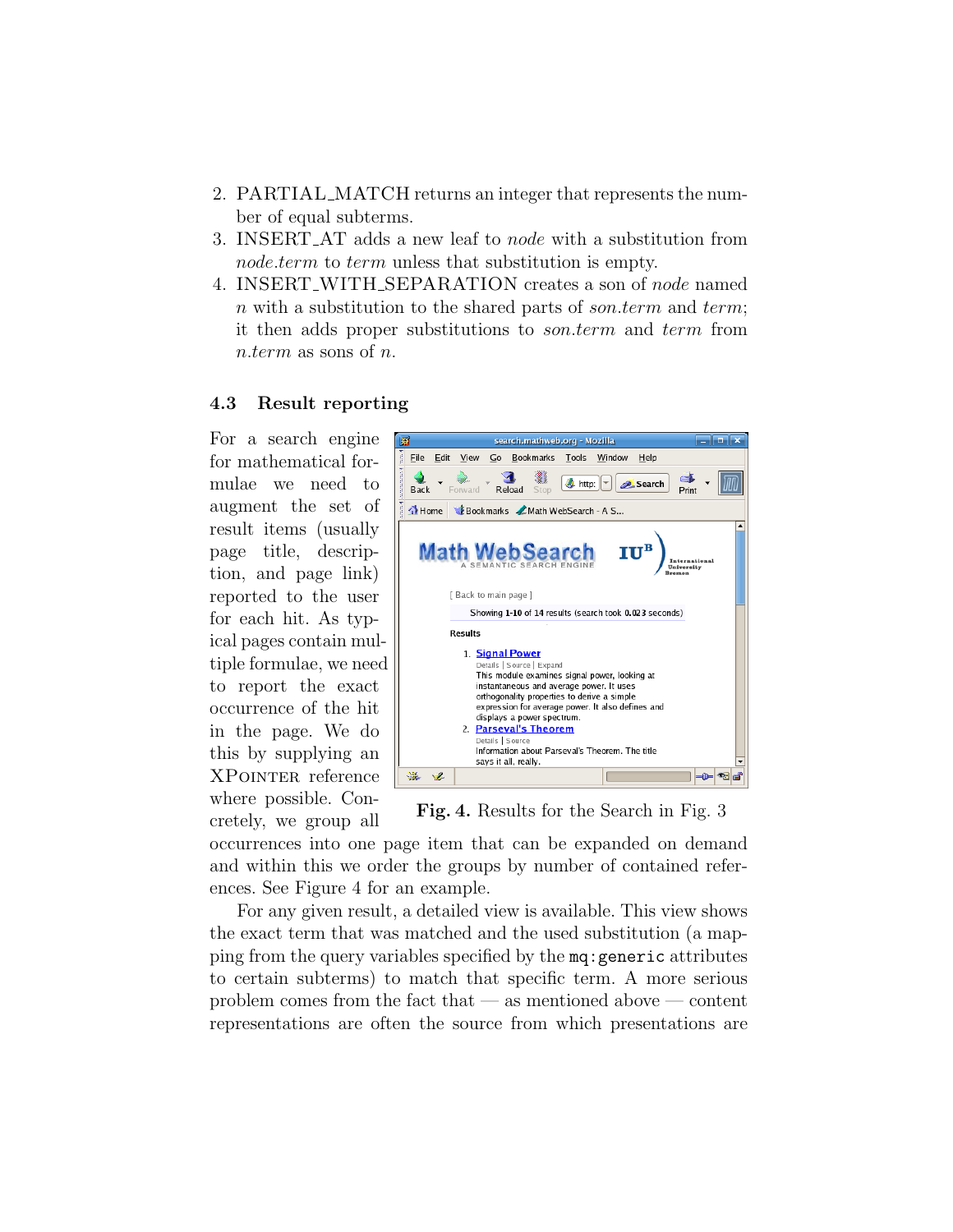generated. If MATHWEB-SEARCH can find out the correspondence between content and presentation documents, it will report both to the user. For instance for Connexions we present two links as results: one is the source link, a link to the document we actually index, and the default link, a link to the more aesthetically pleasing presentation document.



Fig. 5. Detailed Search Results

### 4.4 Case Studies and Results

We have tested our implementation on the content repository of the Connexions Project, available via the OAI protocol [OAI02]. This gives us a set of over 3,400 articles with mathematical expressions to work on. The number of terms represented in these documents is approximately 53,000 (77,000 including subterms). The average term depth is 3.6 and the maximal one is 14. Typical query execution times on this index are in the range of milliseconds. The search in our running example takes 23 ms for instance. There are, however, complex searches (e.g. using the mq:anyorder attribute) that internally call the searching routine multiple times and take up to 200 ms but for realistic examples execution time is below 50 ms. We also built an index of the  $87,000$  Content MATHML formulae from http://functions.wolfram.com. Here, term depths are much larger (average term depth 8.9, maximally 53) resulting in a much larger index: 1.6 million formulae; total number of nodes in the index is 2.9 million, resulting in a memory footprint of 770MB. First experiments indicate that search times are largely unchanged by the increase in index size (for reasonably simple searches).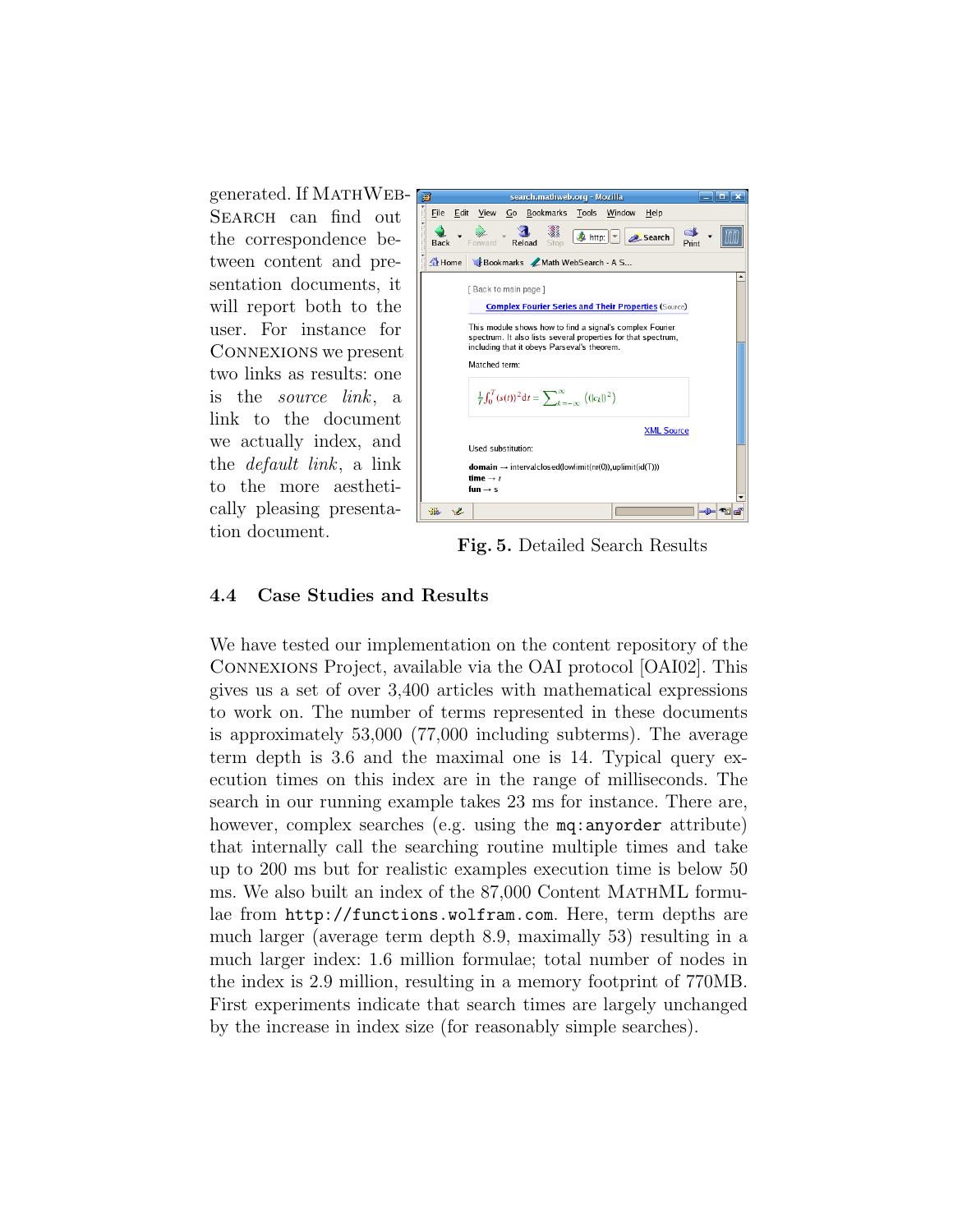### 5 Conclusions and Future Work

We have presented a search engine for mathematical formulae on the Internet. In contrast to other approaches, MATHWEBSEARCH uses the full content structure of formulae, and is easily extensible to other content formats. A first prototype is available for testing at http://search.mathweb.org. We will continue developing MATH-WEBSEARCH into a production system.

A current weakness of the system is that it can only search for formulae that match the query terms up to  $\alpha$ -equivalence. Many applications would benefit from similarity-based searches or stronger equalities. For instance, our search in Listing 1.3 might be used to find a useful identity for  $\int_{\infty}^{0} f(x) \cdot g(x) dx$ , if we know that  $s(x)$ .  $s(x) = s^2(x)$ . MATHWEBSEARCH can be extended to a E-Retrieval engine (see [Nor06b]) without compromising efficiency by simply  $E$ standardizing index and query terms.

We plan to index more content, particularly more OPENMATH. In the long run, it would be interesting to interface MATHWEB-Search with a regular web search engine and create a powerful, specialized, full-feature application. This would resolve the main disadvantage our implementation has – it cannot search for simple text. Finally we would like to allow specification of content queries using more largely known formats, like LAT<sub>EX</sub>: strings like  $\frac{1}{x^2}$ or  $1/x^2$  could be processed as well. This would make MATHWEB-SEARCH accessible for a larger group of users.

# References

- [ABC<sup>+</sup>03] Ron Ausbrooks, Stephen Buswell, David Carlisle, et al. Mathematical Markup Language (MathML) version 2.0 (second edition). W3C recommendation, World Wide Web Consortium, 2003. Available at http://www.w3.org/TR/MathML2.
- [AS04] Andrea Asperti and Matteo Selmi. Efficient retrieval of mathematical statements. In Andrea Asperti, Grzegorz Bancerek, and Andrej Trybulec, editors, Mathematical Knowledge Management, MKM'04, number 3119 in LNCS, pages 1–4. Springer Verlag, 2004.
- [BCC<sup>+</sup>04] Stephen Buswell, Olga Caprotti, David P. Carlisle, Michael C. Dewar, Marc Gaetano, and Michael Kohlhase. The Open Math standard, version 2.0. Technical report, The Open Math Society, 2004. http://www. openmath.org/standard/om20.
- [Cre] Creative Commons. Web page at http://creativecommons.org.